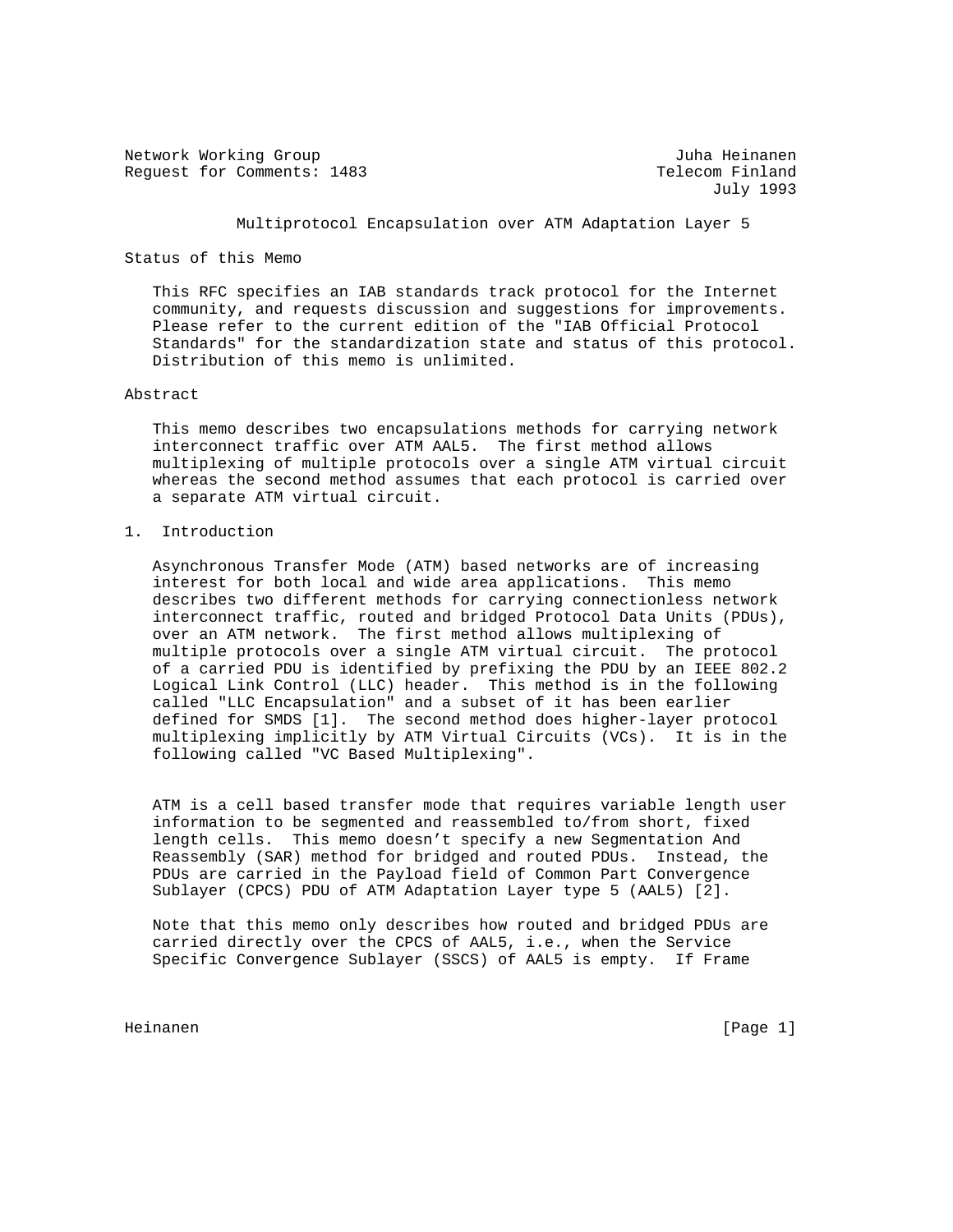Relay Service Specific Convergence Sublayer (FR-SSCS), as defined in I.36x.1 [3], is used over the CPCS of AAL5, then routed and bridged PDUs are carried using the NLPID multiplexing method described in RFC 1294 [4]. Appendix A (which is for information only) shows the format of the FR-SSCS-PDU as well as how IP and CLNP PDUs are encapsulated over FR-SSCS according to RFC 1294.

2. Selection of the Multiplexing Method

 It is envisioned that VC Based Multiplexing will be dominant in environments where dynamic creation of large numbers of ATM VCs is fast and economical. These conditions are likely to first prevail in private ATM networks. LLC Encapsulation, on the other hand, may be desirable when it is not practical for one reason or another to have a separate VC for each carried protocol. This is the case, for example, if the ATM network only supports (semi) Permanent Virtual Circuits (PVCs) or if charging depends heavily on the number of simultaneous VCs.

 When two ATM stations wish to exchange connectionless network interconnect traffic, selection of the multiplexing method is done either by manual configuration (in case of PVCs) or by B-ISDN signalling procedures (in case of Switched VCs). The details of B- ISDN signalling are still under study in CCITT [5]. It can, however, be assumed that B-ISDN signalling messages include a "Low layer compatibility" information element, which will allow negotiation of AAL5 and the carried (encapsulation) protocol.

3. AAL5 Frame Format

 No matter which multiplexing method is selected, routed and bridged PDUs shall be encapsulated within the Payload field of AAL5 CPCS-PDU. The format of the AAL5 CPCS-PDU is given below:

Heinanen [Page 2]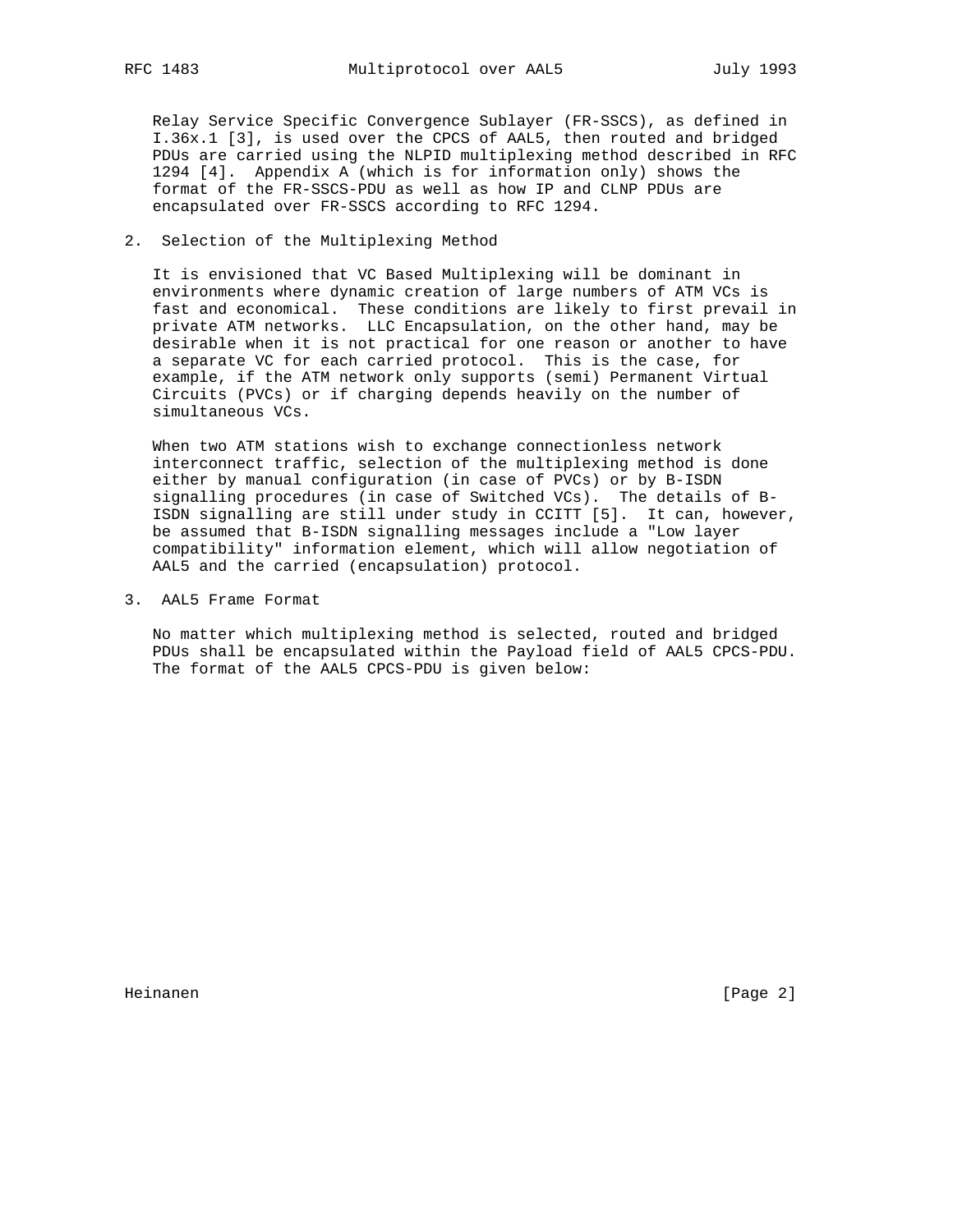AAL5 CPCS-PDU Format



The Payload field contains user information up to  $2^16 - 1$  octets.

 The PAD field pads the CPCS-PDU to fit exactly into the ATM cells such that the last 48 octet cell payload created by the SAR sublayer will have the CPCS-PDU Trailer right justified in the cell.

 The CPCS-UU (User-to-User indication) field is used to transparently transfer CPCS user to user information. The field has no function under the multiprotocol ATM encapsulation described in this memo and can be set to any value.

 The CPI (Common Part Indicator) field alings the CPCS-PDU trailer to 64 bits. Possible additional functions are for further study in CCITT. When only the 64 bit alignment function is used, this field shall be codes as 0x00.

 The Length field indicates the length, in octets, of the Payload field. The maximum value for the Length field is 65535 octets. A Length field coded as 0x00 is used for the abort function.

 The CRC field protects the entire CPCS-PDU except the CRC field itself.

4. LLC Encapsulation

 LLC Encapsulation is needed when several protocols are carried over the same VC. In order to allow the receiver to properly process the incoming AAL5 CPCS-PDU, the Payload Field must contain information

Heinanen [Page 3]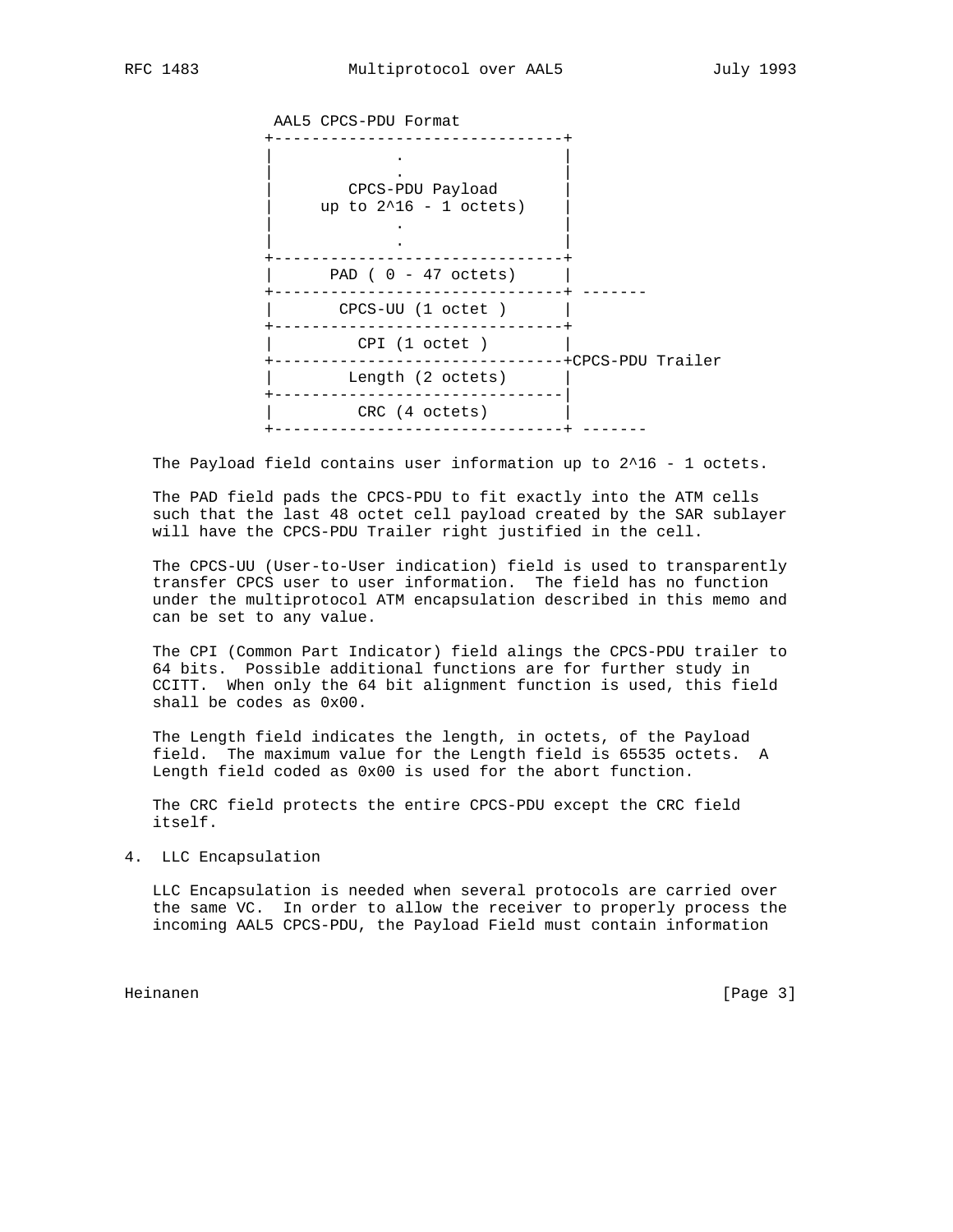necessary to identify the protocol of the routed or bridged PDU. In LLC Encapsulation this information is encoded in an LLC header placed in front of the carried PDU.

 Although this memo only deals with protocols that operate over LLC Type 1 (unacknowledged connectionless mode) service, the same encapsulation principle applies also to protocols operating over LLC Type 2 (connection-mode) service. In the latter case the format and/or contents of the LLC header would differ from what is shown below.

### 4.1. LLC Encapsulation for Routed Protocols

 In LLC Encapsulation the protocol of the routed PDU is identified by prefixing the PDU by an IEEE 802.2 LLC header, which is possibly followed by an IEEE 802.1a SubNetwork Attachment Point (SNAP) header. In LLC Type 1 operation, the LLC header consists of three one octet fields:

> +------+------+------+ | DSAP | SSAP | Ctrl | +------+------+------+

 In LLC Encapsulation for routed protocols, the Control field has always value 0x03 specifying Unnumbered Information Command PDU.

 The LLC header value 0xFE-FE-03 identifies that a routed ISO PDU (see [6] and Appendix B) follows. The Control field value 0x03 specifies Unnumbered Information Command PDU. For routed ISO PDUs the format of the AAL5 CPCS-PDU Payload field shall thus be as follows:

 Payload Format for Routed ISO PDUs +-------------------------------+ LLC  $0xFE-FE-03$  +-------------------------------+ | . | | ISO PDU |  $up to 2^16 - 4 octets)$  | . | +-------------------------------+

 The routed ISO protocol is identified by a one octet NLPID field that is part of Protocol Data. NLPID values are administered by ISO and CCITT. They are defined in ISO/IEC TR 9577 [6] and some of the currently defined ones are listed in Appendix C.

 An NLPID value of 0x00 is defined in ISO/IEC TR 9577 as the Null Network Layer or Inactive Set. Since it has no significance within

Heinanen [Page 4]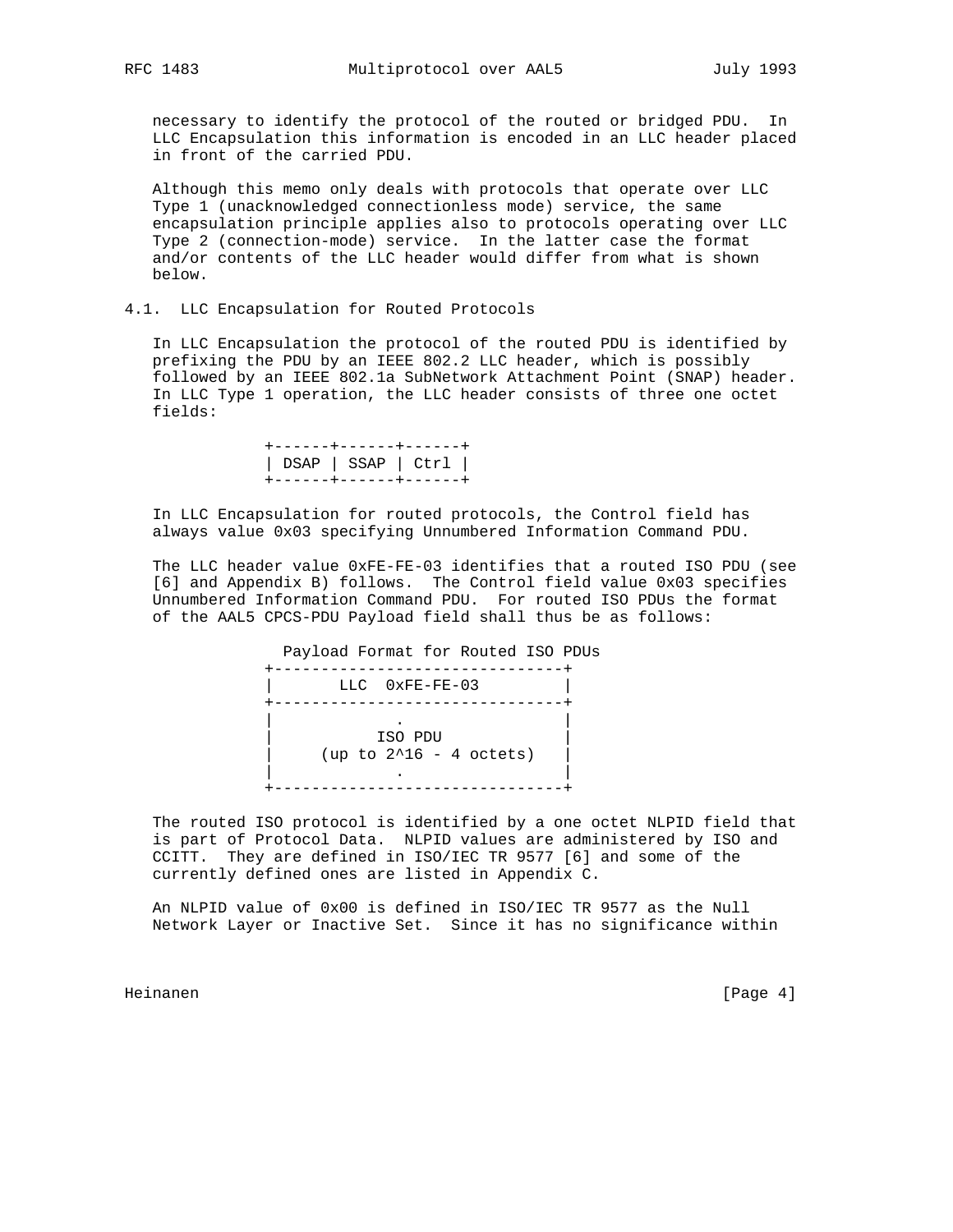the context of this encapsulation scheme, a NLPID value of 0x00 is invalid under the ATM encapsulation.

 It would also be possible to use the above encapsulation for IP, since, although not an ISO protocol, IP has an NLPID value 0xCC defined for it. This format must not be used. Instead, IP is encapsulated like all other routed non-ISO protocols by identifying it in the SNAP header that immediately follows the LLC header.

 The presence of a SNAP header is indicated by the LLC header value 0xAA-AA-03. A SNAP header is of the form

| - - - + - - - - - - + - - - | __________ |
|-----------------------------|------------|
|                             |            |
|                             |            |

 The three-octet Organizationally Unique Identifier (OUI) identifies an organization which administers the meaning of the following two octet Protocol Identifier (PID). Together they identify a distinct routed or bridged protocol. The OUI value 0x00-00-00 specifies that the following PID is an EtherType.

 The format of the AAL5 CPCS-PDU Payload field for routed non-ISO PDUs shall thus be as follows:

 Payload Format for Routed non-ISO PDUs +-------------------------------+ | LLC 0xAA-AA-03 | +-------------------------------+ | OUI 0x00-00-00 | +-------------------------------+ | EtherType (2 octets) +-------------------------------+ | . | | Non-ISO PDU | (up to 2^16 - 9 octets) | . | +-------------------------------+

 In the particular case of an Internet IP PDU, the Ethertype value is 0x08-00:

Heinanen [Page 5]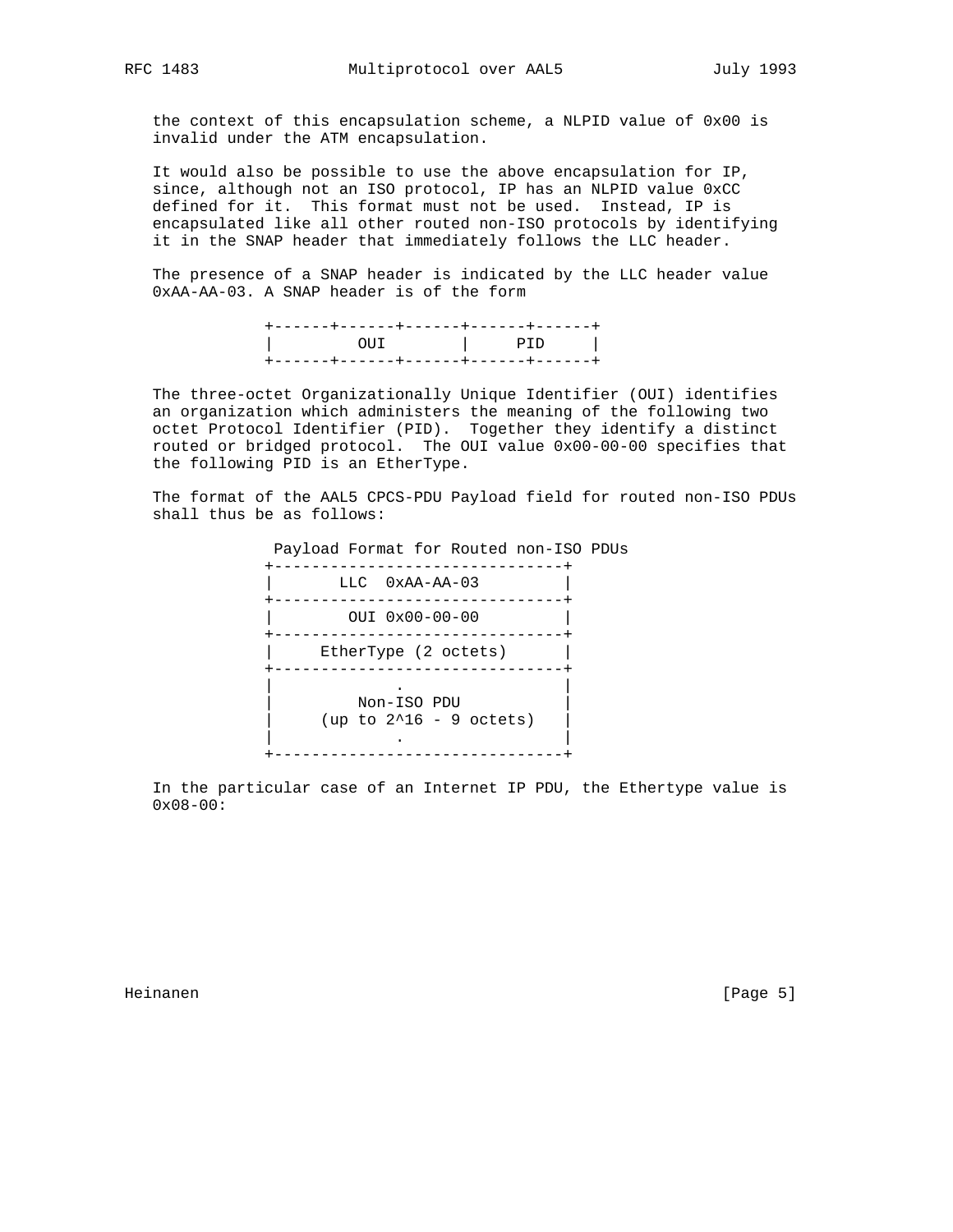



 This is compatible with RFC 1042 [7]. Any changes in the header format specified in RFC 1042 should be followed by this memo.

### 4.2. LLC Encapsulation for Bridged Protocols

 In LLC Encapsulation bridged PDUs are encapsulated by identifying the type of the bridged media in the SNAP header. As with routed non-ISO protocols, the presence of the SNAP header is indicated by the LLC header value 0xAA-AA-03. With bridged protocols the OUI value in the SNAP header is the 802.1 organization code 0x00-80-C2 and the actual type of the bridged media is specified by the two octet PID. Additionally, the PID indicates whether the original Frame Check Sequence (FCS) is preserved within the bridged PDU. The media type (PID) values that can be used in ATM encapsulation are listed in Appendix B.

 The AAL5 CPCS-PDU Payload field carrying a bridged PDU shall, therefore, have one of the following formats. Padding is added after the PID field if necessary in order to align the user information field of the bridged PDU at a four octet boundary.

Heinanen [Page 6]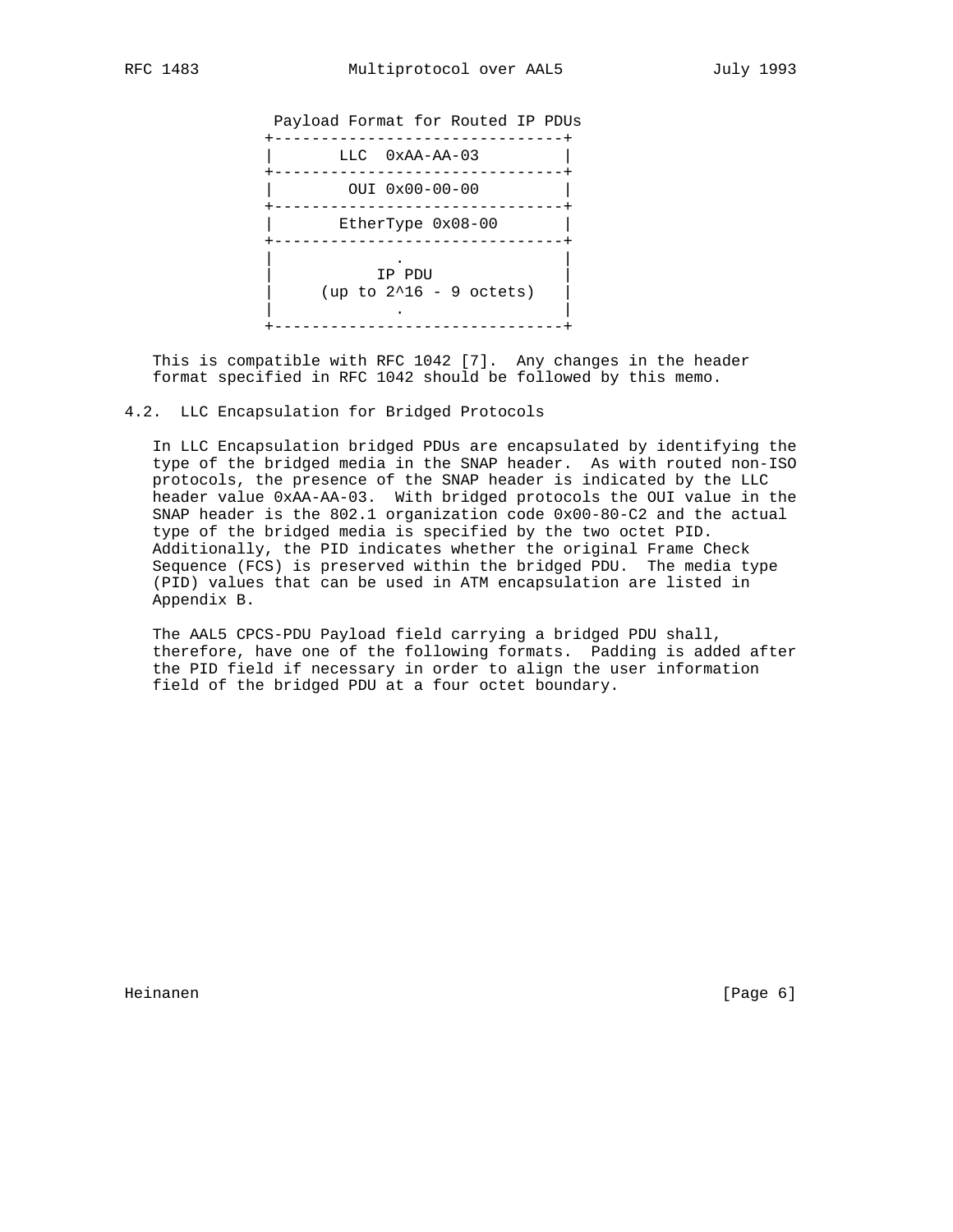Payload Format for Bridged Ethernet/802.3 PDUs

| $LLC$ $0xAA-AA-03$             |
|--------------------------------|
| OUI 0x00-80-C2                 |
|                                |
| PID 0x00-01 or 0x00-07         |
| PAD $0 \times 00 - 00$         |
| MAC destination address        |
| (remainder of MAC frame)       |
| LAN FCS (if PID is $0x00-01$ ) |

Payload Format for Bridged 802.4 PDUs

| LLC 0xAA-AA-03                 |
|--------------------------------|
| OUI 0x00-80-C2                 |
| PID 0x00-02 or 0x00-08         |
| PAD $0x00-00-00$               |
| Frame Control (1 octet)        |
| MAC destination address        |
| (remainder of MAC frame)       |
| LAN FCS (if PID is $0x00-02$ ) |

Heinanen [Page 7]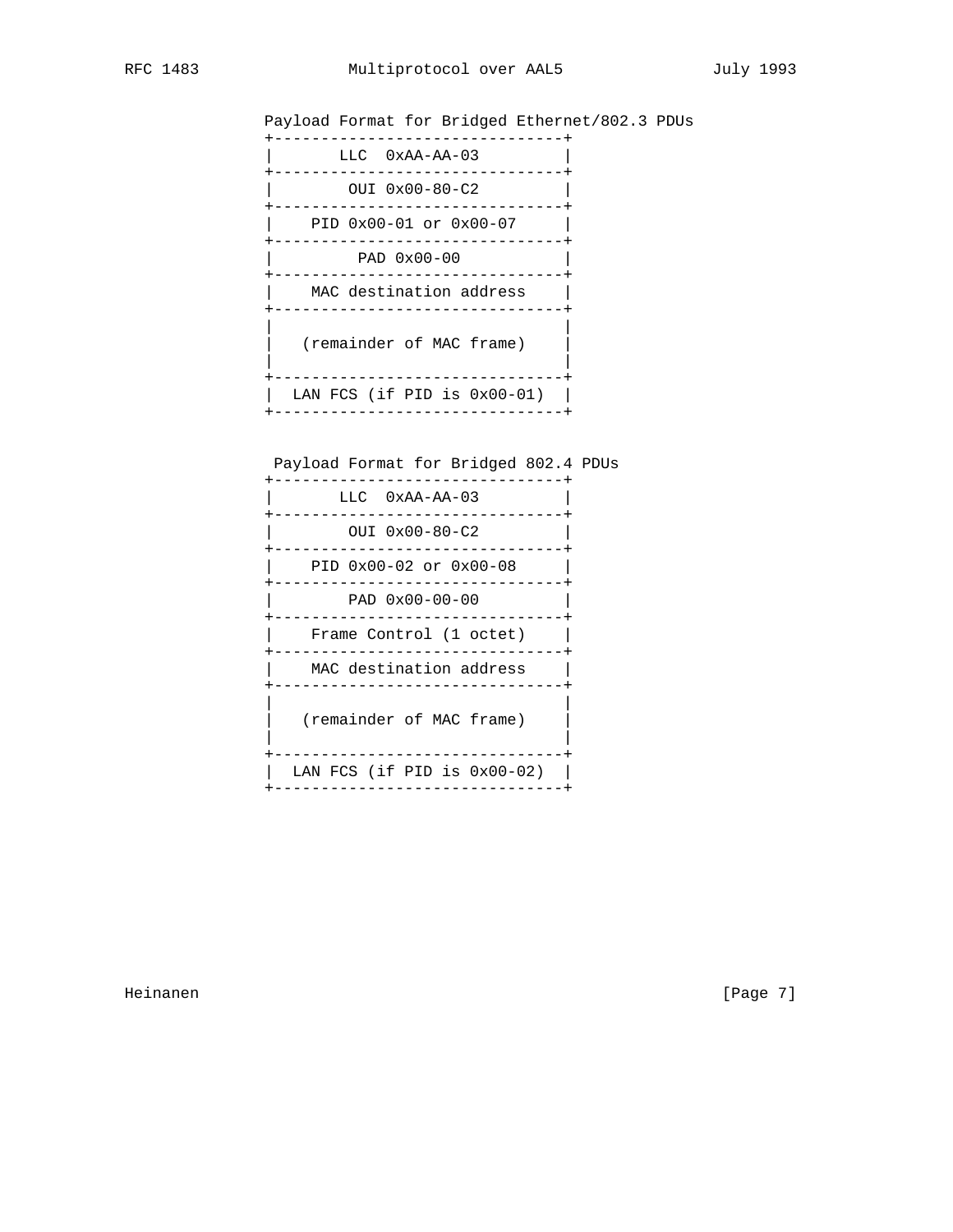



 Note that the 802.5 Access Control (AC) field has no significance outside the local 802.5 subnetwork. It can thus be regarded as the last octet of the three octet PAD field, which can be set to any value (XX).

Payload Format for Bridged FDDI PDUs



Heinanen [Page 8]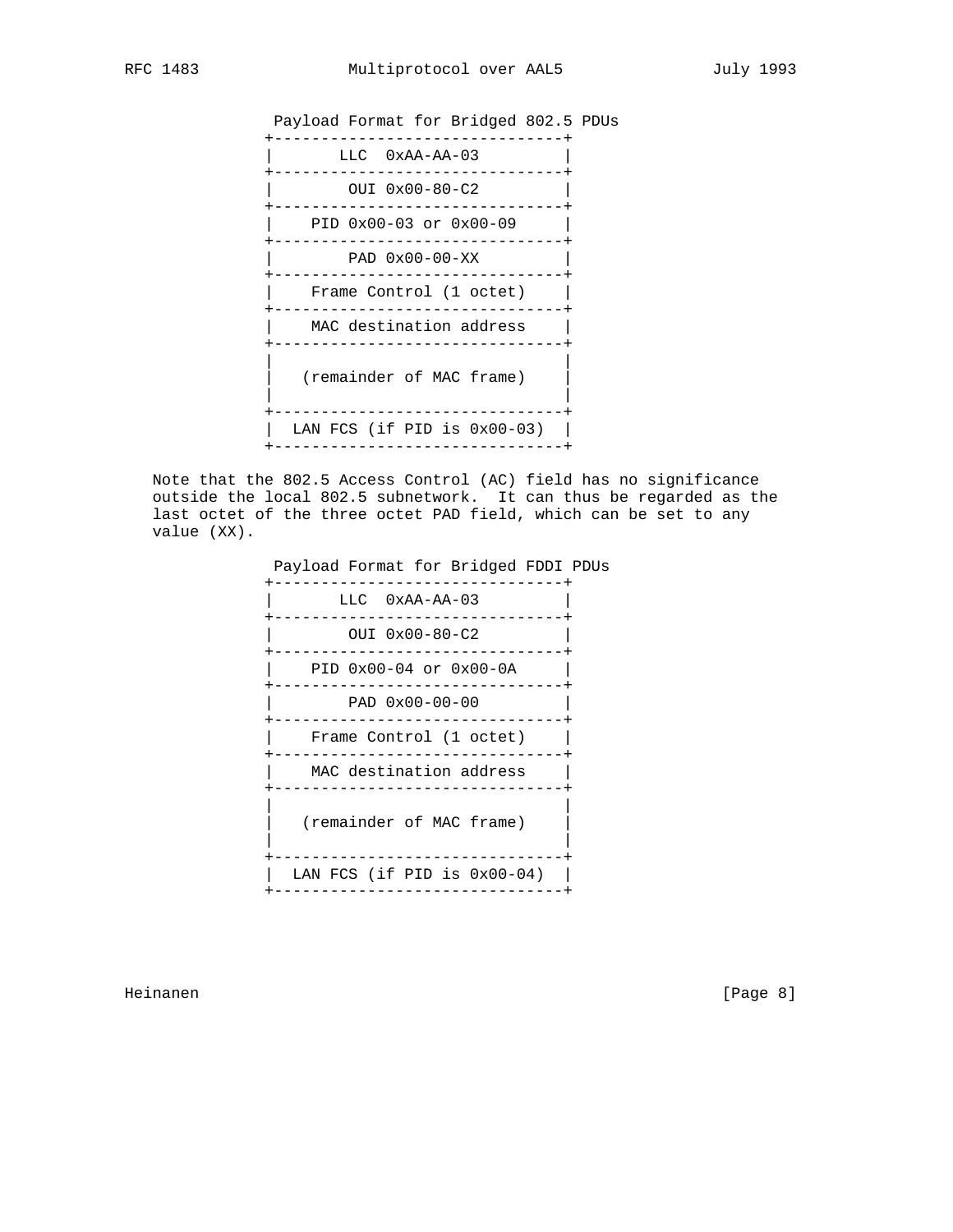

 Note that in bridged 802.6 PDUs, there is only one choice for the PID value, since the presence of a CRC-32 is indicated by the CIB bit in the header of the MAC frame.

 The Common Protocol Data Unit (PDU) Header and Trailer are conveyed to allow pipelining at the egress bridge to an 802.6 subnetwork. Specifically, the Common PDU Header contains the BAsize field, which contains the length of the PDU. If this field is not available to the egress 802.6 bridge, then that bridge cannot begin to transmit the segmented PDU until it has received the entire PDU, calculated the length, and inserted the length into the BAsize field. If the field is available, the egress 802.6 bridge can extract the length from the BAsize field of the Common PDU Header, insert it into the corresponding field of the first segment, and immediately transmit the segment onto the 802.6 subnetwork. Thus, the bridge can begin transmitting the 802.6 PDU before it has received the complete PDU.

 Note that the Common PDU Header and Trailer of the encapsulated frame should not be simply copied to the outgoing 802.6 subnetwork because the encapsulated BEtag value may conflict with the previous BEtag value transmitted by that bridge.

 An ingress 802.6 bridge can abort an AAL5 CPCS-PDU by setting its Length field to zero. If the egress bridge has already begun transmitting segments of the PDU to an 802.6 subnetwork and then

Heinanen [Page 9]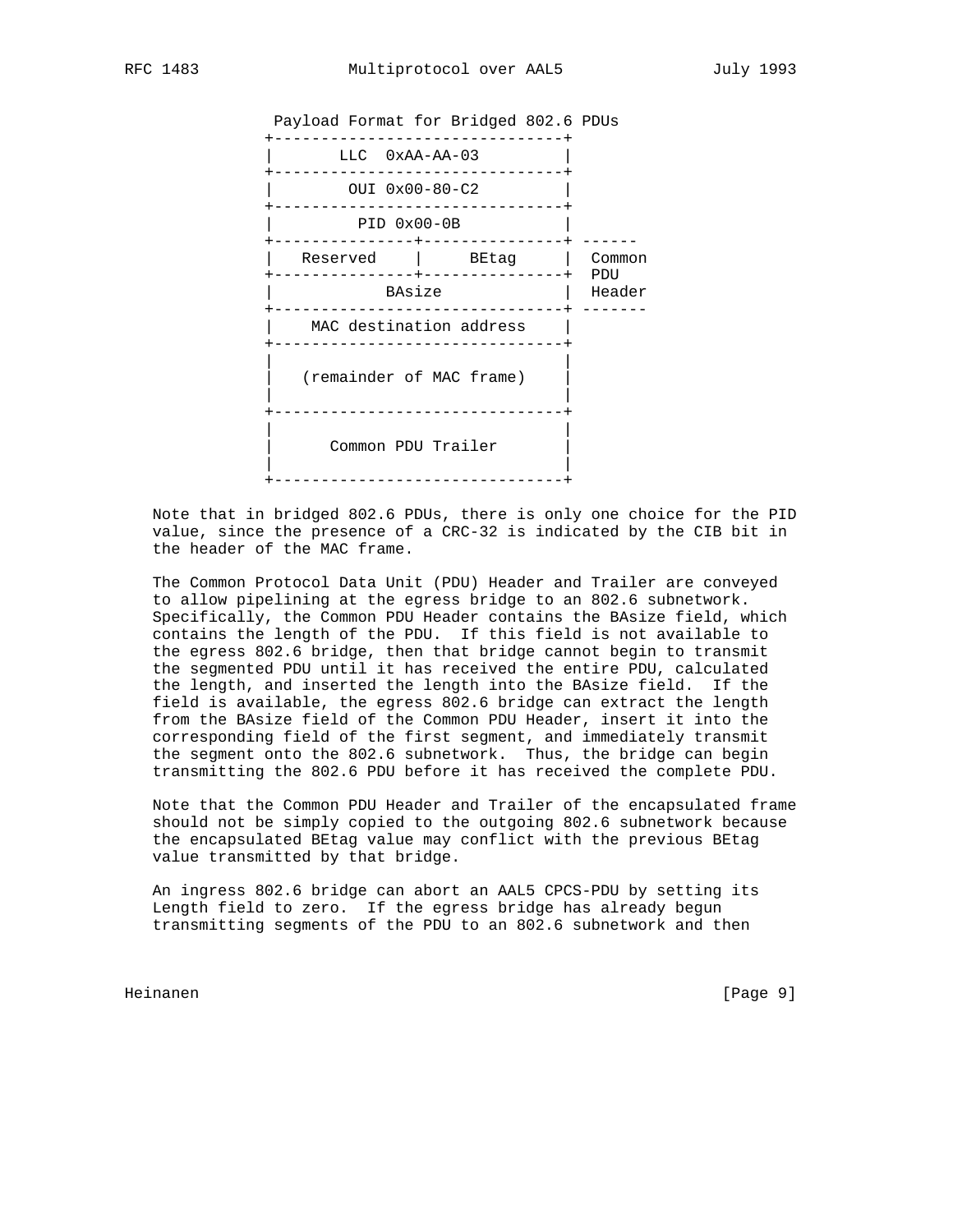notices that the AAL5 CPCS-PDU has been aborted, it may immediately generate an EOM cell that causes the 802.6 PDU to be rejected at the receiving bridge. Such an EOM cell could, for example, contain an invalid value in the Length field of the Common PDU Trailer.



5. VC Based Multiplexing

 In VC Based Multiplexing, the carried network interconnect protocol is identified implicitly by the VC connecting the two ATM stations, i.e. each protocol must be carried over a separate VC. There is therefore no need to include explicit multiplexing information in the Payload of the AAL5 CPCS-PDU. This results in minimal bandwidth and processing overhead.

 As indicated above, the carried protocol can be either manually configured or negotiated dynamically during call establishment using signalling procedures. The signalling details will be defined later in other RFCs when the relevant standards have become available.

### 5.1. VC Based Multiplexing of Routed Protocols

 PDUs of routed protocols shall be carried as such in the Payload of the AAL5 CPCS-PDU. The format of the AAL5 CPCS-PDU Payload field thus becomes:

 Payload Format for Routed PDUs +-------------------------------+ | . | | Carried PDU | (up to 2^16 - 1 octets) | . | | . | +-------------------------------+

Heinanen [Page 10]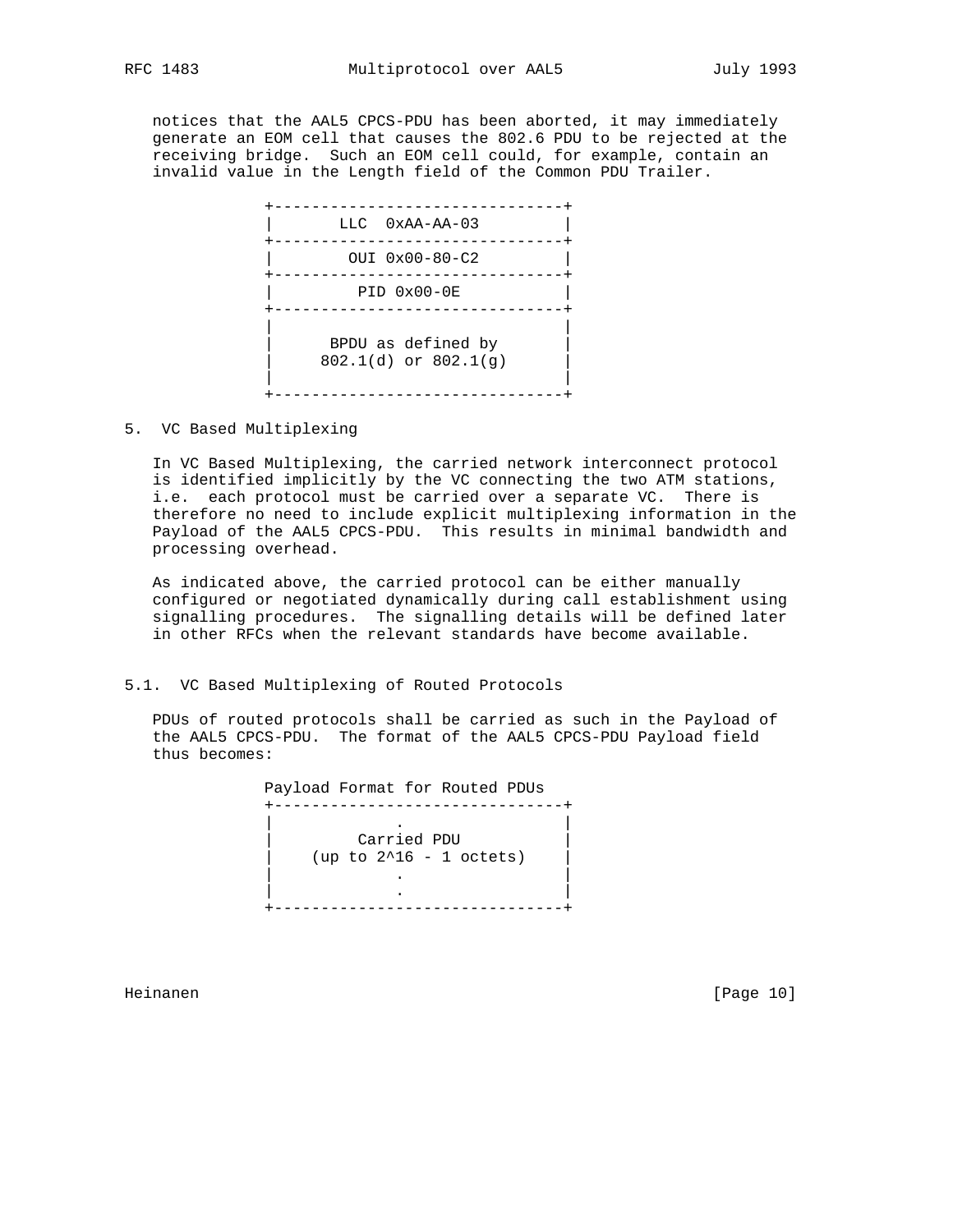## 5.2. VC Based Multiplexing of Bridged Protocols

 PDUs of bridged protocols shall be carried in the Payload of the AAL5 CPCS-PDU exactly as described in section 4.2 except that only the fields after the PID field are included. The AAL5 CPCS-PDU Payload field carrying a bridged PDU shall, therefore, have one of the following formats.

 Payload Format for Bridged Ethernet/802.3 PDUs +-------------------------------+ | PAD 0x00-00 | +-------------------------------+ | MAC destination address | +-------------------------------+ | | (remainder of MAC frame) | | +-------------------------------+ | LAN FCS (VC dependent option) | +-------------------------------+

Payload Format for Bridged 802.4/802.5/FDDI PDUs

| PAD 0x00-00-00 or 0x00-00-XX  |
|-------------------------------|
| Frame Control (1 octet)       |
| MAC destination address       |
| (remainder of MAC frame)      |
| LAN FCS (VC dependent option) |

 Note that the 802.5 Access Control (AC) field has no significance outside the local 802.5 subnetwork. It can thus be regarded as the last octet of the three octet PAD field, which in case of 802.5 can be set to any value (XX).

Heinanen [Page 11]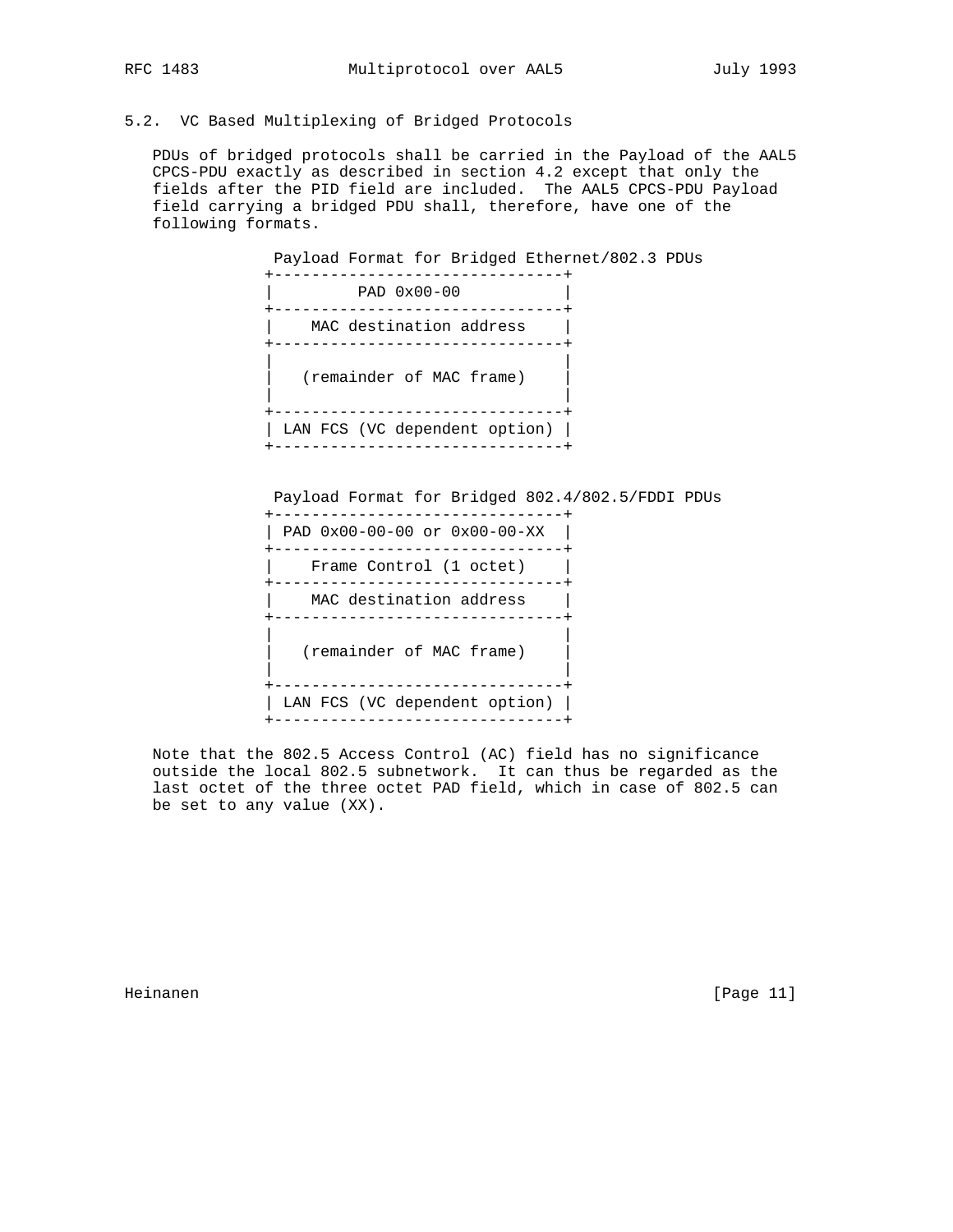| Payload Format for Bridged 802.6 PDUs |       |               |
|---------------------------------------|-------|---------------|
| Reserved                              | BEtaq | Common        |
| BAsize                                |       | PDU<br>Header |
| MAC destination address               |       |               |
|                                       |       |               |

(remainder of MAC frame) | | +-------------------------------+

 | | | Common PDU Trailer | | |

 Payload Format for BPDUs +-------------------------------+ | | BPDU as defined by | 802.1(d) or 802.1(g) | | | +-------------------------------+

+-------------------------------+

 In case of Ethernet, 802.3, 802.4, 802.5, and FDDI PDUs the presense or absence of the trailing LAN FCS shall be identified implicitly by the VC, since the PID field is not included. PDUs with the LAN FCS and PDUs without the LAN FCS are thus considered to belong to different protocols even if the bridged media type would be the same.

6. Bridging in an ATM Network

 An ATM interface acting as a bridge must be able to flood, forward, and filter bridged PDUs.

 Flooding is performed by sending the PDU to all possible appropriate destinations. In the ATM environment this means sending the PDU through each relevant VC. This may be accomplished by explicitly copying it to each VC or by using a multicast VC.

 To forward a PDU, a bridge must be able to associate a destination MAC address with a VC. It is unreasonable and perhaps impossible to require bridges to statically configure an association of every

possible destination MAC address with a VC. Therefore, ATM bridges

Heinanen [Page 12]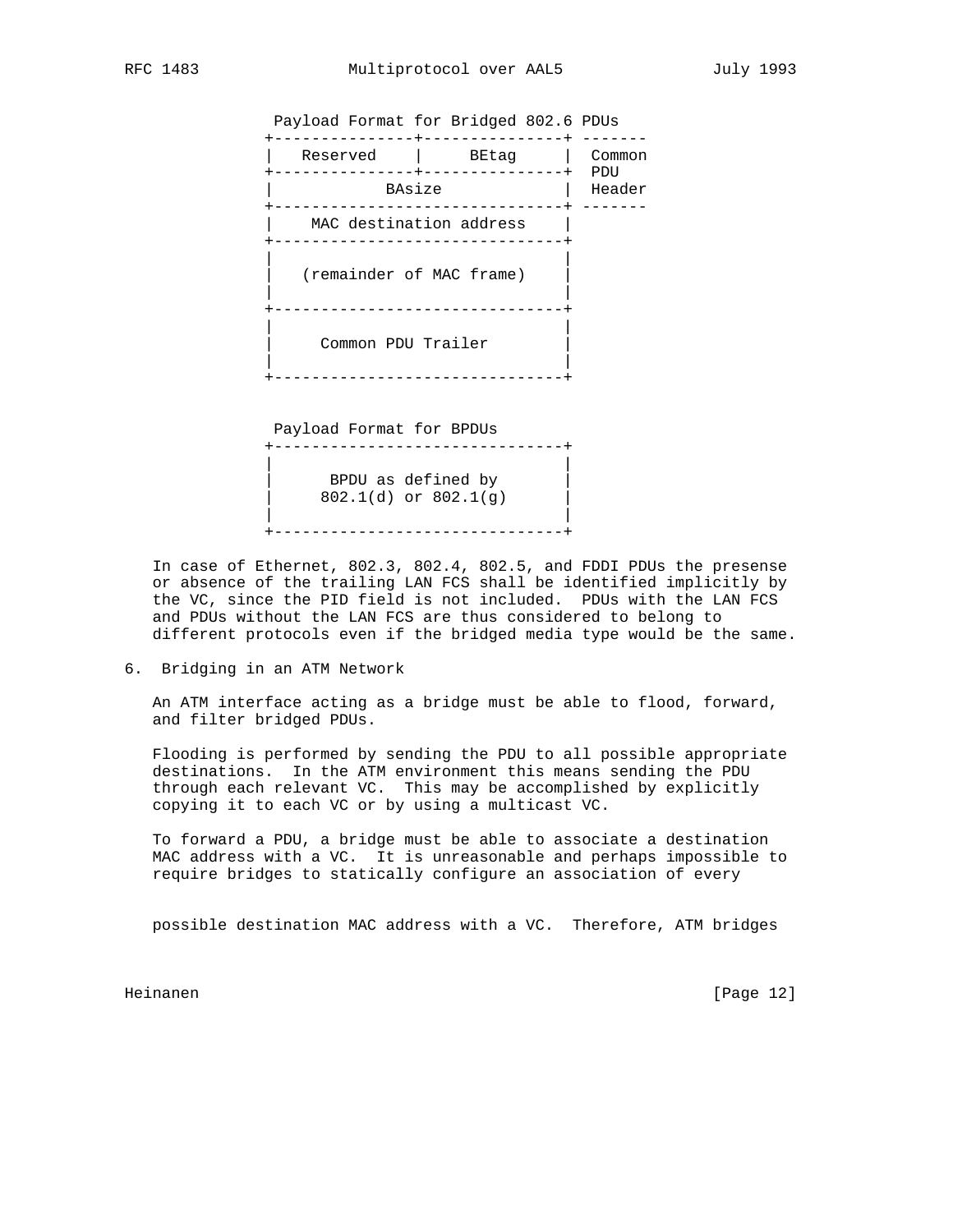must provide enough information to allow an ATM interface to dynamically learn about foreign destinations beyond the set of ATM stations.

 To accomplish dynamic learning, a bridged PDU shall conform to the encapsulation described within section 4. In this way, the receiving ATM interface will know to look into the bridged PDU and learn the association between foreign destination and an ATM station.

7. For Further Study

 Due to incomplete standardization of ATM multicasting, addressing, and signalling mechanisms, details related to the negotiation of the multiplexing method as well as address resolution had to be left for further RFCs.

### Acknowledgements

 This document has evolved from RFCs [1] and [4] from which much of the material has been adopted. Thanks to their authors T. Bradley, C. Brown, A. Malis, D. Piscitello, and C. Lawrence. In addition, the expertise of the ATM working group of the IETF has been invaluable in completing the document. Special thanks Brian Carpenter of CERN, Rao Cherukuri of IBM, Dan Grossman of Motorola, Joel Halpern of Network Systems, Bob Hinden of Sun Mircosystems, and Gary Kessler of MAN Technology Corporation for their detailed contributions.

Security Considerations

Security issues are not addressed in this memo.

### References

- [1] Piscitello, D. and Lawrence, C., "The Transmission of IP Datagrams over the SMDS Service". RFC 1209, Bell Communications Research, March 1991.
	- [2] CCITT, "Draft Recommendation I.363". CCITT Study Group XVIII, Geneva, 19 - 29 January, 1993.
	- [3] CCITT, "Draft Recommendation I.36x.1". CCITT Study Group XVIII, Geneva, 19-29 January, 1993.
	- [4] Bradley, T., Brown, C., and Malis, A., "Multiprotocol Interconnect over Frame Relay". RFC 1294, Wellfleet Communications, Inc. and BBN Communications, January 1992.

Heinanen [Page 13]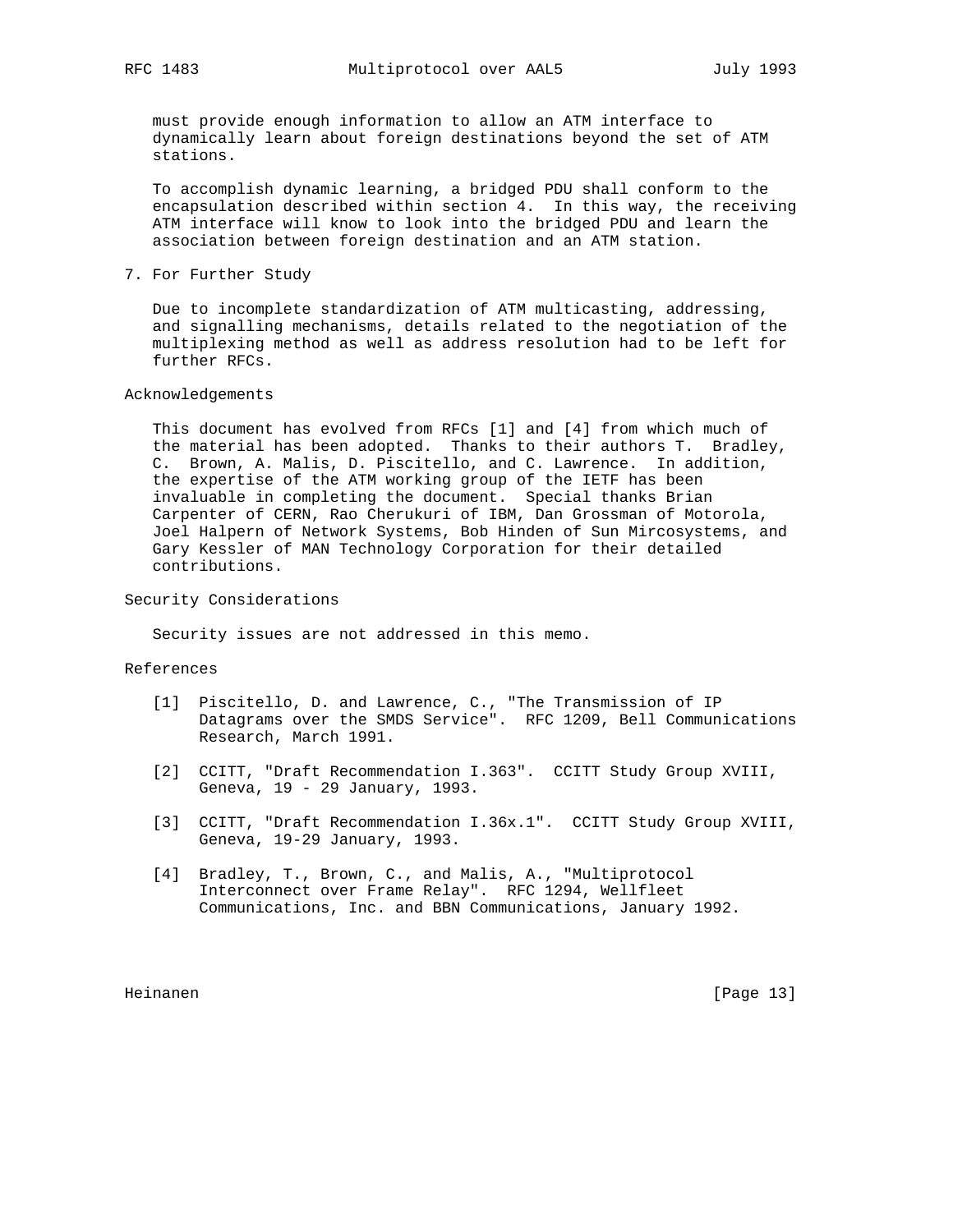- [5] CCITT, "Draft text for Q.93B". CCITT Study Group XI, 23
	- September 2 October, 1992.
- [6] Information technology Telecommunications and Information Exchange Between Systems, "Protocol Identification in the Network Layer". ISO/IEC TR 9577, October 1990.
- [7] Postel, J. and Reynolds, J., "A Standard for the Transmission of IP Datagrams over IEEE 802 Networks". RFC 1042, ISI, February, 1988.

Appendix A. Multiprotocol Encapsulation over FR-SSCS

 I.36x.1 defines a Frame Relaying Specific Convergence Sublayer (FR- SSCS) to be used on the top of the Common Part Convergence Sublayer CPCS) of the AAL type 5 for Frame Relay/ATM interworking. The service offered by FR-SSCS corresponds to the Core service for Frame Relaying as described in I.233.

 An FR-SSCS-PDU consists of Q.922 Address field followed by Q.922 Information field. The Q.922 flags and the FCS are omitted, since the corresponding functions are provided by the AAL. The figure below shows an FR-SSCS-PDU embedded in the Payload of an AAL5 CPCS- PDU.

| FR-SSCS-PDU in Payload of AAL5 CPCS-PDU |                     |
|-----------------------------------------|---------------------|
| Q.922 Address Field<br>$(2-4$ octets)   | FR-SSCS-PDU Header  |
|                                         |                     |
| 0.922 Information field                 | FR-SSCS-PDU Payload |
| AAL5 CPCS-PDU Trailer                   |                     |

 Routed and bridged PDUs are encapsulated inside the FR-SSCS-PDU as defined in RFC 1294. The Q.922 Information field starts with a Q.922 Control field followed by an optional Pad octet that is used to align the remainder of the frame to a convenient boundary for the sender. The protocol of the carried PDU is then identified by prefixing the PDU by an ISO/CCITT Network Layer Protocol ID (NLPID).

 In the particular case of an IP PDU, the NLPID is 0xCC and the FR- SSCS-PDU has the following format:

Heinanen [Page 14]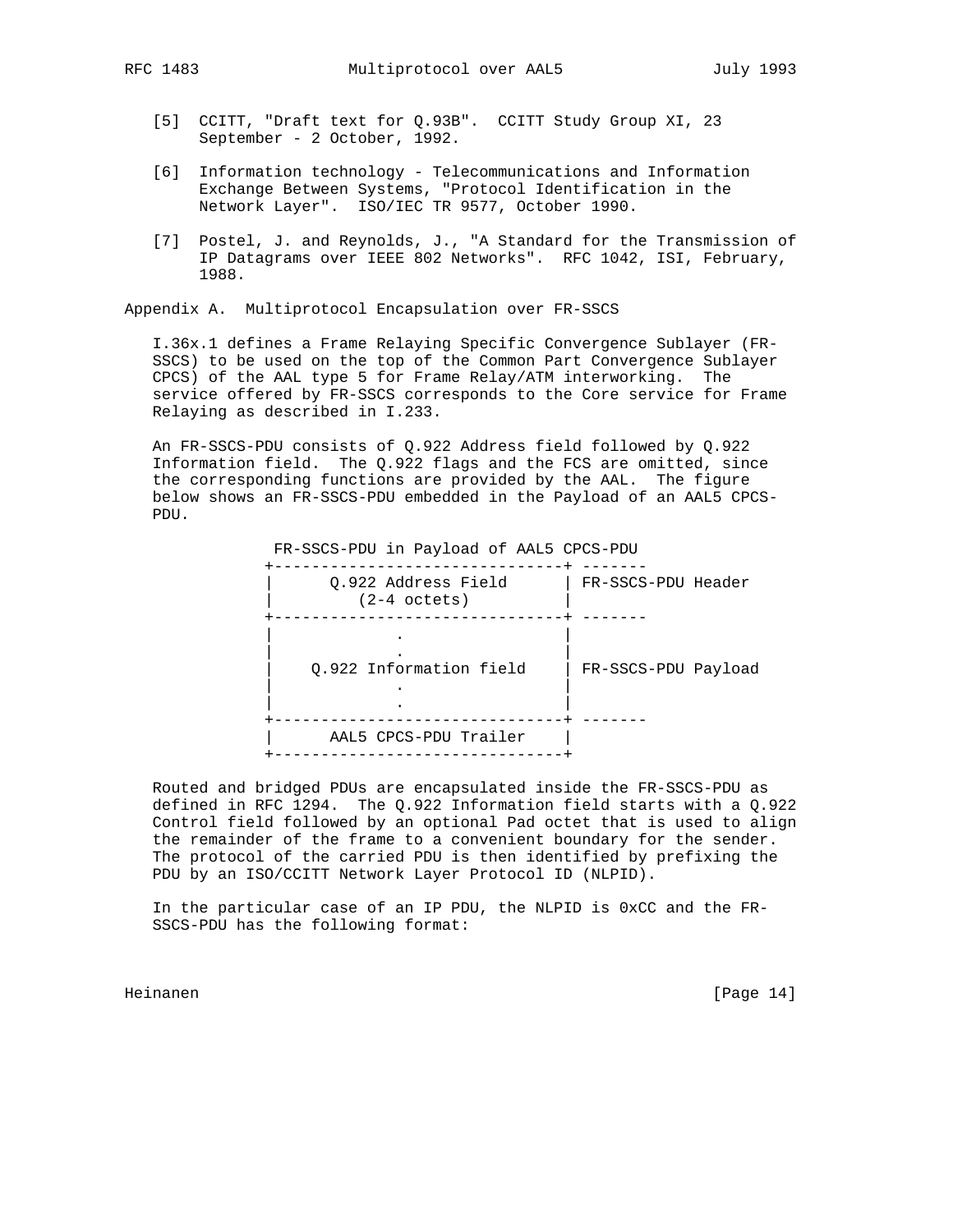FR-SSCS-PDU Format for Routed IP PDUs

| Q.922 Addr Field<br>(2 or 4 octets) |
|-------------------------------------|
| $0x03$ $(Q.922$ Control)            |
| NLPID 0xCC                          |
| IP PDU<br>(up to $2^16 - 5$ octets) |

 Note that according to RFC 1294 the Q.922 Address field shall be either 2 or 4 octets, i.e., a 3 octet Address field is not supported.

 In the particular case of a CLNP PDU, the NLPID is 0x81 and the FR- SSCS-PDU has the following format:

 FR-SSCS-PDU Format for Routed CLNP PDUs +-------------------------------+ | Q.922 Addr Field | | (2 or 4 octets) | +-------------------------------+ | 0x03 (Q.922 Control) | +-------------------------------+ | NLPID 0x81 | +-------------------------------+ | . | Rest of CLNP PDU (up to 2^16 - 5 octets) | . | +-------------------------------+

 Note that in case of ISO protocols the NLPID field forms the first octet of the PDU itself and shall thus not be repeated.

 The above encapsulation applies only to those routed protocols that have a unique NLPID assigned. For other routed protocols (and for bridged protocols), it is necessary to provide another mechanism for easy protocol identification. This can be achieved by using an NLPID value 0x80 to indicate that an IEEE 802.1a SubNetwork Attachment Point (SNAP) header follows.

 See RFC 1294 for more details related to multiprotocol encapsulation over FRCS.

Heinanen [Page 15]